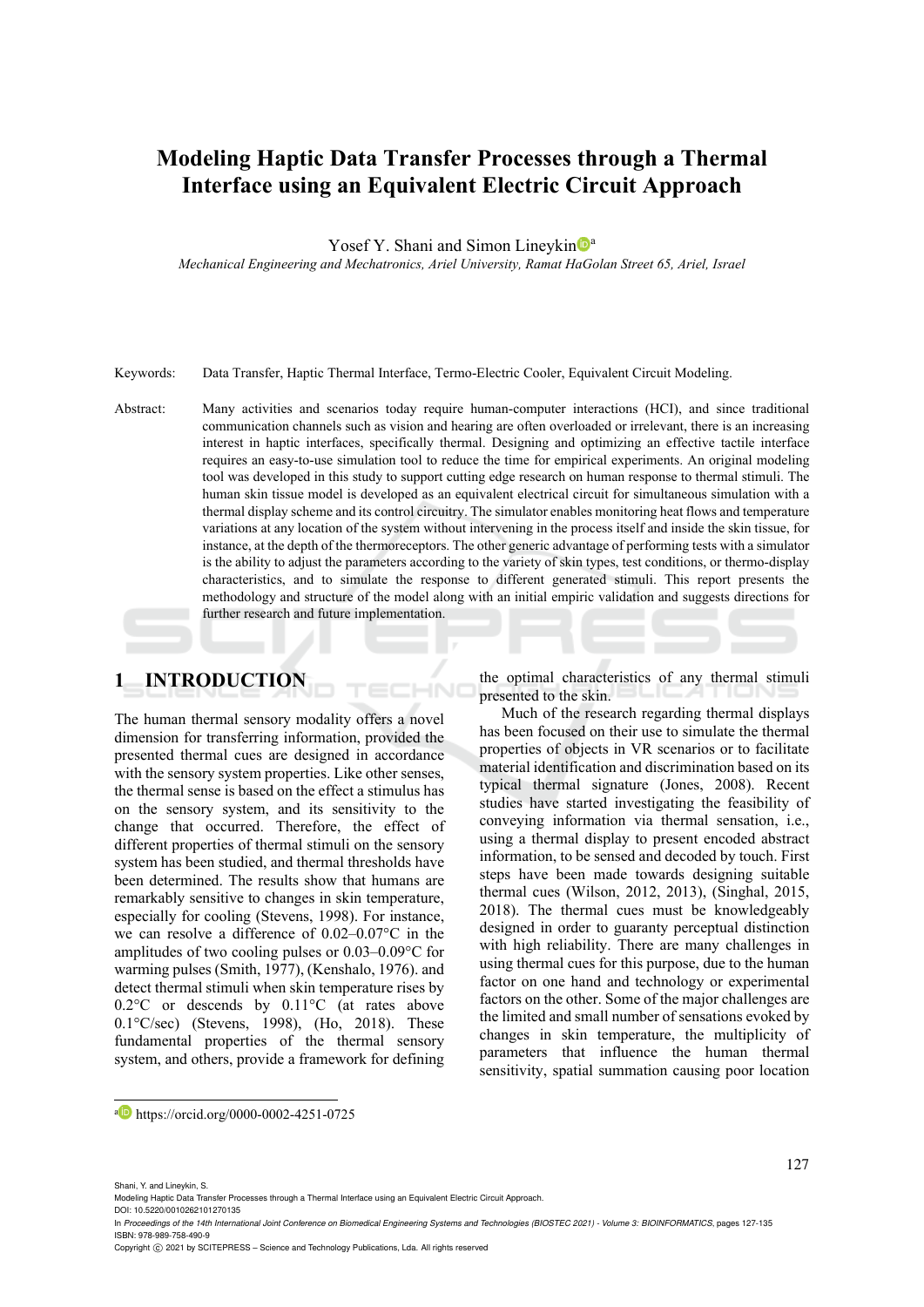capability, thermal adaptation, and thermal dynamics of the tissue affecting the human response and hence the sensation, creating the stimuli and monitoring the response. To date, the concept of using a thermal display as a means of transferring data has been established, but the basis for designing the actual cues requires further study regarding the human response to dynamic thermal stimuli.

A haptic thermal interface is a device that excites tactile sensations by relevant thermal stimulation (Nam, 2005). A thermoelectric cooler/heater is very suitable to serve as a thermal interface. It responds fast to variations in the electric driving current and allows the wave-shape forming of thermal haptic signals. It also allows various methods of the drive, including different types of feedback control, such as controlling the temperature of the transmitting surface, the amount of sinking/sourcing heat, and more.

Monitoring skin response to thermal stimuli, throughout the experiments, is necessary for understanding the sources of inefficient identification, and consequently allows stimuli finetuning seeking an unambiguous distinction. This issue was illustrated at MIT (Singhal, 2018), (Singhal, 2015), as the skin temperature measured at skin-thermal display interface, while exposed to various types of thermal inputs, indicated that different waveforms such as square waves, sinusoids, and triangular waves resulted in very similar changes in skin temperature, and therefore were unlikely to be perceptually distinguishable. Furthermore, comparing the easiest stimulus to identify (with 100% correct responses across participants), that involved a linear decrease in skin temperature, with the pattern with the lowest percentage of correct responses (64%) that involved a linear increase in temperature from cold to warm, lead the authors to suggest conclusions that can be used as guidelines for designing thermal cues. However, measuring skin temperature at the skin-thermal display interface, is a known challenge. The main difficulties being that the very act of measuring influences the result as it enhances local pressure on the skin and interferes with the heat transfer process, as well as the fact that the layer of the skin relevant for warmth and cold sensation is inherently inaccessible. (Ho, 2017) apparently neglected these influences for her research practical purposes and placed the thermistor at the skin-display interface. Another reported example is (Singhal, 2018) that chose to place a thermistor at the periphery of the contact area of the skin and the display, out of the actual interface area. Both approaches achieving their research goals.

The complicity and the time consumption of these experiments lead us to develop a unique emulator capable of predicting thermal response to various stimuli. The main advantages of this model are that it enables effortless extensive resetting and retesting, as well as 'monitoring' temperature at any chosen point throughout the display - skin array, free of interference in the heat transfer process. Hence, it shall support further research allowing a better understanding of the human thermal sensory processing and enhancing thermal feedback applicability.

A universal model of averaged skin tissue that allows co-simulation with different thermal interfaces can serve as a useful tool for choosing the optimal thermal interface. This method makes it possible to make predictions about parameters in the formation and perception of a tactile signal such as the attack, amplitude, delay, etc. before experimenting with participants.

This paper presents the modeling methodology, the structure of the developed skin-tissue & thermaldisplay model and an initial empiric validation. Finally, directions for further research and future implementation are suggested.

# **2 SCIENTIFIC BACKGROUND AND METHODOLOGY**

A simplified mathematical model of the skin close to the contact zone was developed, in the form of an equivalent electrical circuit. The advantage of this kind of model is that it can be used to simulate stimulus-response process in conjunction with the electric current driver model using electrical circuits simulation software. In addition, we have developed and built a laboratory system for generating thermal exciting signals (stimuli). The following is a description of the laboratory system, the proposed skin model, and examples of simulating the stimulusresponse process in dynamics.

The heat transfer within tissues and the heat transfer in solids can be modeled using an equivalent electrical circuit, as shown in the (Holman, 2002). An equivalent electrical circuit is convenient for joint simulation of thermal processes in tissues and in a thermoelectric module, as well as electrical processes in drivers and control networks. The system of thermo-electrical analogies, where voltage is analogous to temperature and current is analogous to a heat flow, is summarized in the Table 1.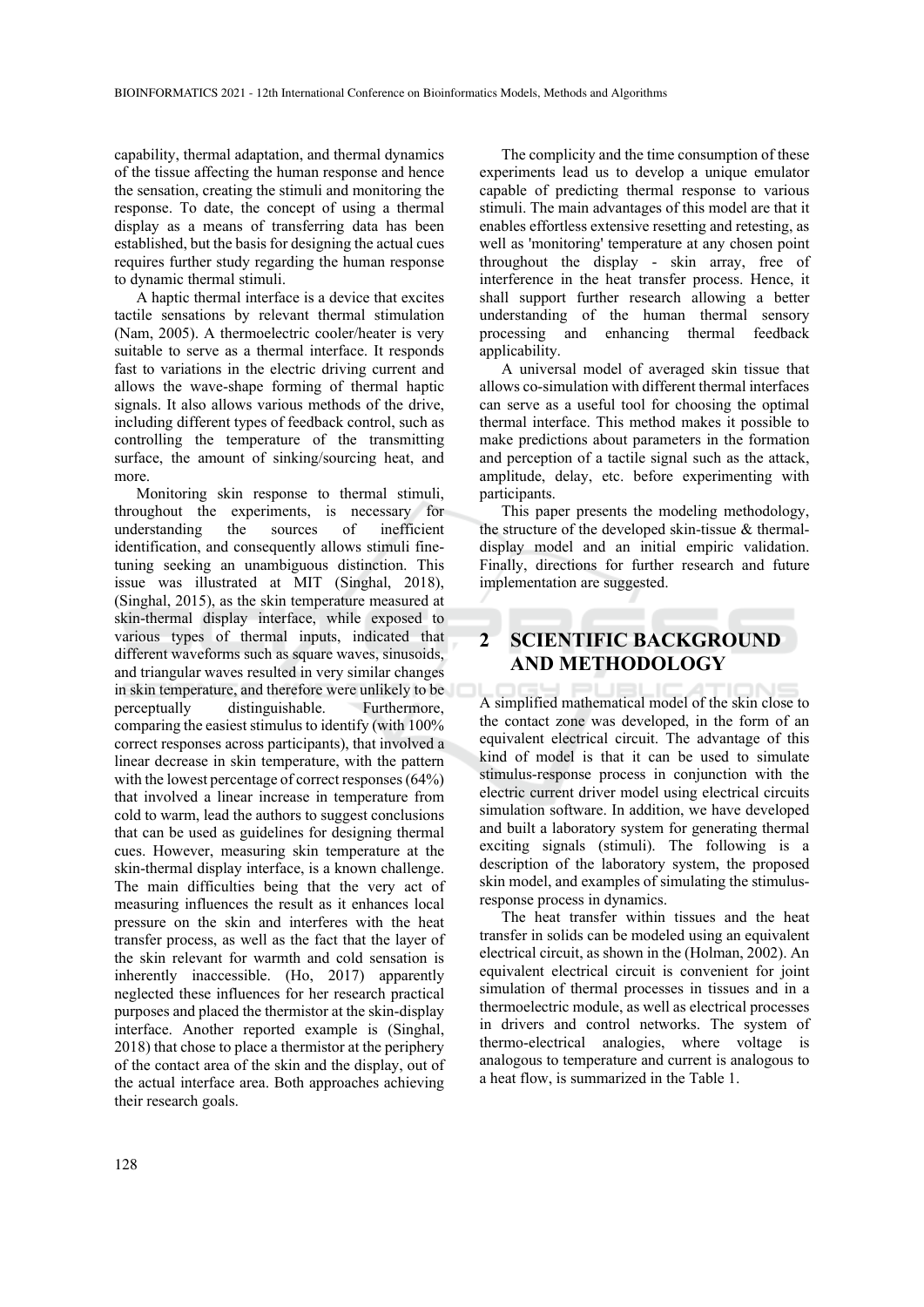This system of analogies helps to represent a thermal system with distributed parameters as an equivalent electrical circuit with lumped parameters consisting of resistors (equivalent to thermal

|  |  | Table 1: Thermo-electrical analogies. |
|--|--|---------------------------------------|
|  |  |                                       |

| Thermal          | Units              | Analogues         | Units |
|------------------|--------------------|-------------------|-------|
| quantities       |                    | Electrical        |       |
|                  |                    | <b>Quantities</b> |       |
| Heat, q          | W                  | Current, I        | А     |
| Temperature, T   | $\rm ^{\circ}C$    | Voltage, V        | V     |
| Thermal          | $\rm ^{\circ} C/W$ | Resistance, R     | Ω     |
| resistance, 0    |                    |                   |       |
| Heat capacity, C | $J$ /°C            | Capacity, C       | F     |
| Common           | $0^{\circ}$ C      | Common<br>ground, | 0V    |
| temperature      |                    | gnd               |       |

resistance) and capacitors (equivalent to thermal masses). The initial and boundary conditions of the equivalent circuit are specified as voltage sources (equivalent to a temperature source) and current sources (equivalent to heat sources). The LTSpice program was used in the current study as the environment for simulations. Any other software for electric circuits simulation can be used for this goal as well.

## **2.1 Modeling the Skin Tissue**

The surface of human skin is not smooth. The varying degrees of moisture, oiliness, elasticity, hairline, and other parameters make even measurement of the skin surface temperature, nontrivial. Heat distribution under the skin surface is not measurable in vivo.

There are many types of models for thermal processes in tissues. We have chosen the equivalent electrical circuit model type to simulate it together with the model of the thermal signal generator. The basic concept of the presented model is a division of the tissue into submillimeter layers, so that lumped parameters can be used to simulate each layer. Since the overall depth of interest is small, the heat transfer can be considered one-dimensional (Cui, 1990).

Each layer has a thermal resistance  $(\Theta, {}^{\circ}C \cdot W^{-1})$ and a thermal capacity  $(C, J \cdot {}^{\circ}C^{-1})$ . The values of those parameters can be calculated based on the data in Table 2 and using the following expressions:

$$
\Theta_e = \frac{1}{k_e} \cdot \frac{h_e}{A_{cont}}
$$
\n
$$
\Theta_d = \frac{1}{k_e} \cdot \frac{h_d}{A_{dot}}
$$
\n(1)

$$
C_e = m_c \cdot c_e = \rho \cdot A_{cont} \cdot h_e
$$
 (3)

$$
C_d = m_d \cdot c_d = \rho \cdot A_{cont} \cdot h_d \tag{4}
$$

where  $A_{cont}$  is the contact area, *k* and *c* are thermal properties tabulated in, subscripts "*e*" and "*d*" refer to epidermis and dermis respectively, *h* is the thickness of the corresponding layer.

When building the model, we assume the temperature of the subcutaneous tissue remains unchanged throughout the experiment ( $tst \approx 37^{\circ}C$ ), due to its low thermal conductivity and since the effect on the skin is performed for a short period of time. Figure 1 shows a schematic visualization of a skin structure using data from (Ratovoson, 2010), (Xu, 2008), and an equivalent circuit model of the fragment of skin close to contact zone. The outer layer of the skin (stratum corneum) is shown at the top of the scheme. The dermis layer of tissue is significantly thicker than the epidermis layer. The temperature of the inner part of the dermis can be assumed as constant stimuli independent (Cui, 1990). The coloured semi-transparent frames show the approximate location of the various receptors responsible for tactile sensations within the skin tissue. The tissue is divided into elements that can be represented as lumped parameters. The mesh resolution was chosen empirically so that increasing the grid resolution does not lead to significant differences in the simulation results. Thus, the epidermis is presented as one element, and the dermis as five identical elements. Each element has its thermal resistance and thermal capacity corresponding to the values of Table 2 and expressions (1)-(4). In normal conditions, the skin is cooled by ambient air. The ambient air temperature is depicted as an equivalent voltage source in Figure 1 (b). The thermal resistance of the convective heat exchange between the skin and the air is shown as an equivalent resistor. As a result, the temperature on the skin surface is about ( $\approx 32^{\circ}$ C), which is lower than the temperature of subcutaneous tissue. The voltage at point  $t_r$  is equivalent to the temperature at the depth of the thermal receptors in kelvin.

Layer | Thickness, h (m) Specific heat, C  $(J.kg^{-1}.{}^{\circ}C^{-1})$ Thermal conductivity, k  $(W.m^{-1}.°C^{-1})$ Specific mass,  $\rho$  $(Kg.m^{-3})$ Epidermis 0.081m 3590 0.24 1200

Dermis 2m 3300 0.45 1060

Table 2: Skin mechanical and thermal properties (Ratovoson, 2010).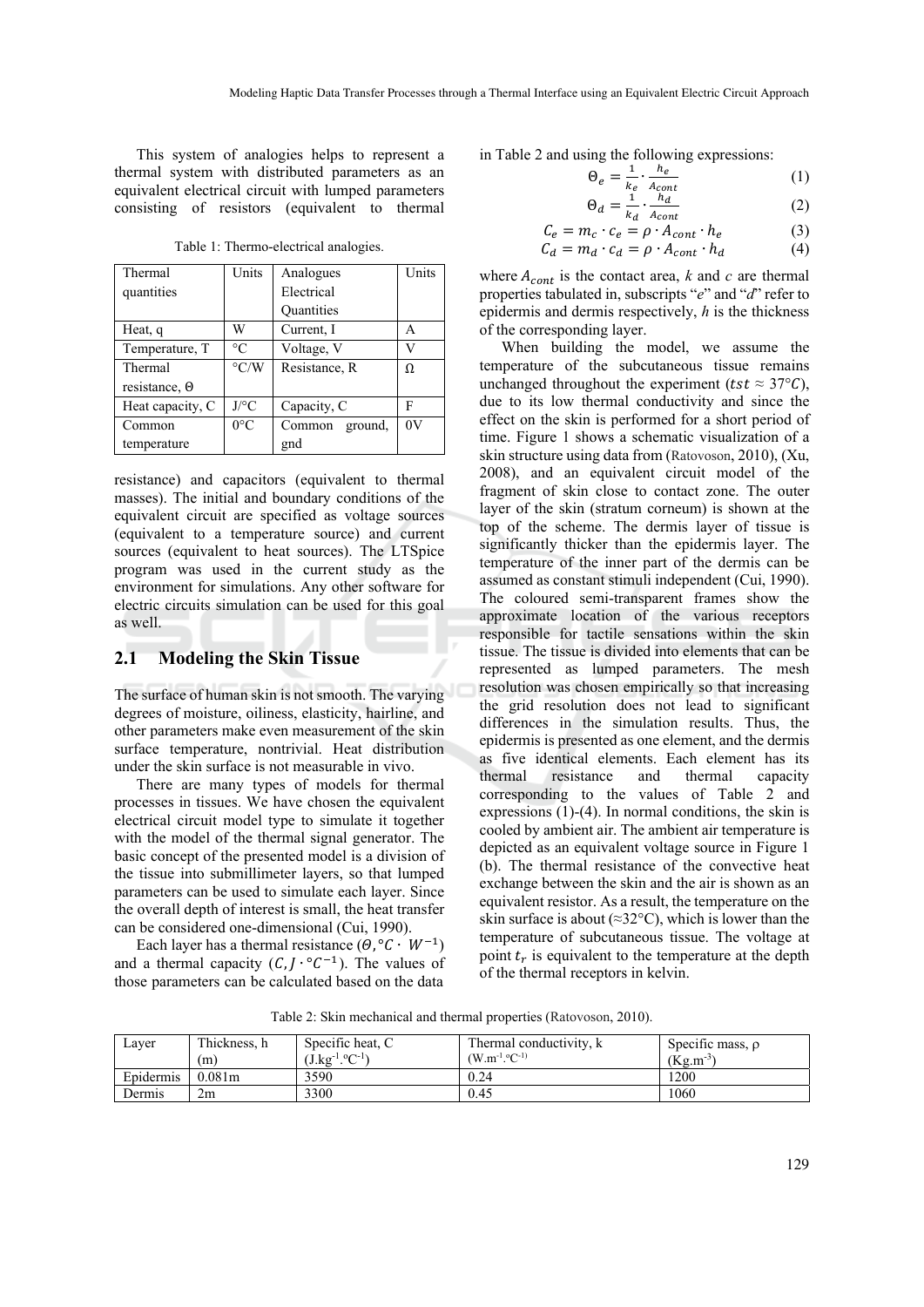

Figure 1: Schematic visualization of the skin structure - (a) Scheme of the fragment of skin based on (Ratovoson, 2010), (Xu, 2008) and (b) Equivalent circuit model of the skin at thermal contact zone based on data from (Gowrishankar, 2004), (Xu, 2008).

#### **2.2 Modeling the Thermal Interface**

The laboratory setup is shown schematically in Figure 2(a). The thermostatic hot plate is the substructure of the thermoelectric driver. The temperature of the hot plate is mounted at a constant value of about  $40^{\circ}$ C using the PID temperature controller. The currentdriven solid-state thermoelectric cooler (TEC) is attached with its hot side to the hot plate. Thus, the cold side of the TEC, which is in contact with the skin of the experiment participant, tends to be cooled as the driving current increases. In such a way, the maximum possible temperature of the contact surface is less than  $40^{\circ}$ C, and the lowest possible temperature value is set to about  $5^{\circ}C$ . This is a safe range for test subject at short-time thermal cues. The TEC is thermally insulated laterally using aerogel, and at the cold side using Teflon sheet, except for the contact window, as shown in the Figure  $2(a)$ .

The stimuli generator has been tested in the laboratory. It works properly according to design. The primary experiments were carried out with the participation of the researchers. There were just preliminary qualitative measurements without statistical elaboration. The preliminary results are presented below in the corresponding section and do not differ dramatically from the data indicated in the literature.

In a steady-state or quasi-steady-state case, the temperature of the contact surface of the TEC is proportional to the amount of heat pumped from the



Figure 2: An experimental setup (a) includes the thermoelectric cooler (TEC), thermostatic plate, thermal insulation and a current driver. The circuit for simulation depicted in (b). Solid line represents electrical domain and the dotted line is used for thermal domain. V and I represent voltage and current correspondently, T is the temperature in  $\degree$ C,  $\Theta$  is the thermal resistance of convective heat transfer. The subscripts ref, hp, h, amb, sa, contact and c refer to reference, hot plate, hot surface, ambient, skin-to-air, contact, and cold surface respectively. The model of TEC is taken from (Lineykin, 2007), the model of skin is shown in Figure 1.

surface by the TEC. The amount of heat sourced or sunk from/to the surface at constant temperature is proportional to the current flowing through the TEC, so it can be easily controlled. At the same time, during transients, a significant part of the heat goes to heating the cooler itself, which has some heat capacity. In order to study the thermal transients and in order to create temperature excitation signals of the desired shape, we used a model of a thermoelectric cooler, developed in early research and published in (Lineykin, 2007). This model can be easily simulated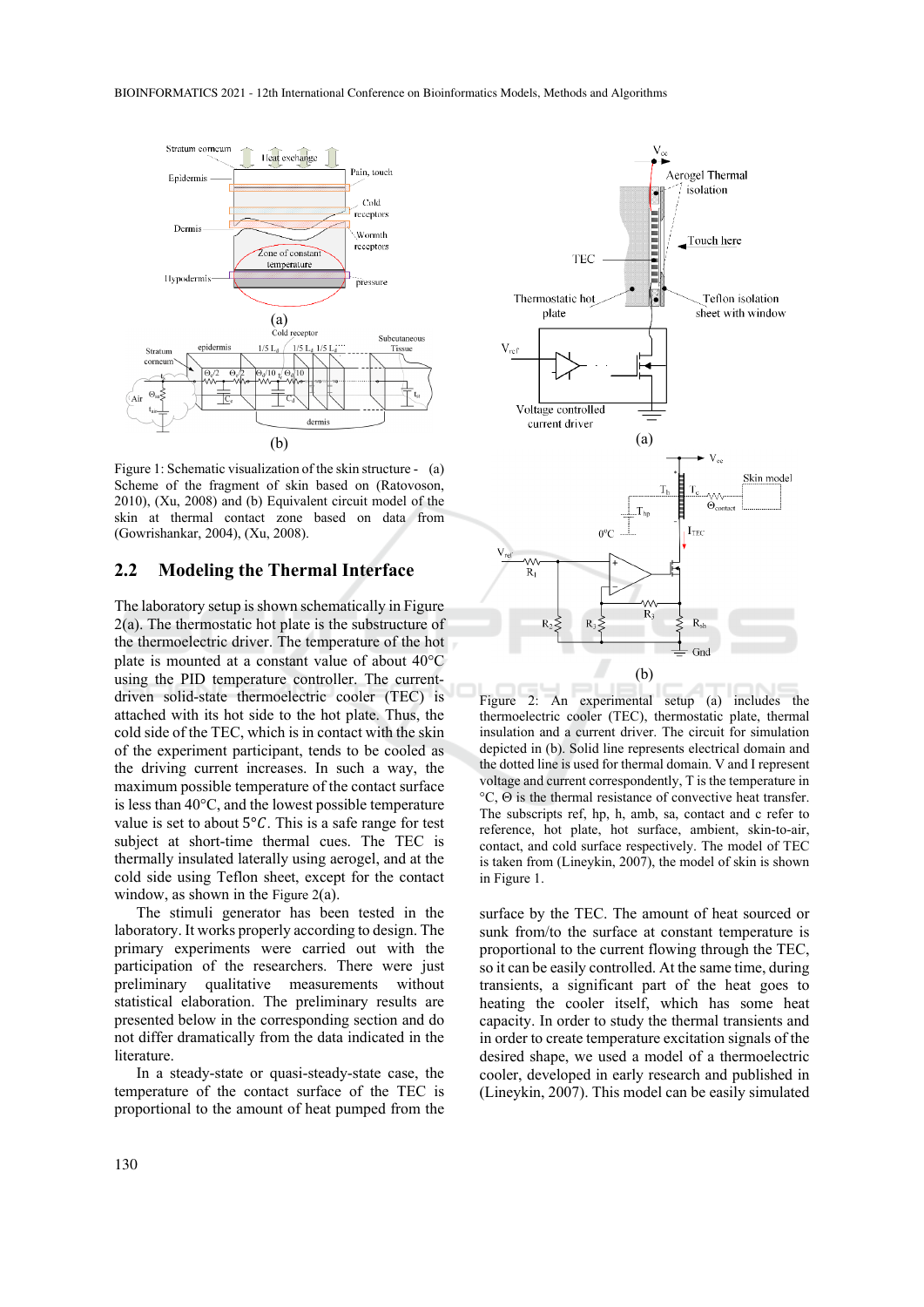using a circuit simulator such as LTSpice together with electrical driver circuitry.

Equivalent circuit model of the TEC has two electrical terminals ("+" and "-") and two terminals in thermal domain ("Th" and "Tc"), as shown in Figure 2(b). The system of thermo-electrical analogies, where voltage is analogous to temperature and current is analogous to a heat flow, is summarized in the Table 1.

Figure 2(b) depicts the simulation circuit of the laboratory setup. The electrical part of the circuit is a voltage-controlled current source (Trans-admittance amplifier). Resistors  $R_1$ ,  $R_2$ , and  $R_{sh}$  are selected in such a way to provide the trans-admittance gain of 0.1 (A/V). In the figure, the thermal interface system is loaded by human skin model in thermal domain. The contact thermal resistance is shown as  $\Theta_{contact}$ . The principle of skin modeling is explained above.

As an example, let us simulate the effect on the skin of a thermal signal having a relatively standard pattern with a trapeze-shaped cooling wave, as shown in Figure 3. This shape refers to the desired curve describing temperature change of the skin surface vs. time, in response to a corresponding thermal excitation signal. We have designed the shape of the necessary electrical exciting signal, that when applied to the TEC will produce the corresponding thermal signal that is predicted to cause the desired skin temperature change at the contact zone. The result of the simulation of the process of excitation and reaction is shown in Figure 3. -10



Figure 3: Example of simulating the temperature of skin exposed to a cold pulse thermal excitation. The upper waveform represents the TEC current vs. time. The lower curves show the temperature (1 Vcorresponds to  $1^{\circ}$ C) vs. time. The green curve shows the skin surface temperature at the contact zone. The red curve shows the temperature of the thermo-display (TEC) under the skin.

## **3 EXPERIMENTAL VALIDATION**

To validate the emulating model, and prove its reliability and precision, we shall refer to previously

explored pattern-based thermal icons. For the sake of simplicity and clarity, we chose to focus on one of six basic patterns reported by (Singhal, 2018): *a cooling step*, i.e, an 8 seconds sequence initiating at steady normal skin temperature, a sudden reduction of 6°C  $(a)$  3°C/sec rate of change (ROC), followed by temperature maintenance, and return to baseline @3°C/sec ROC.

## **3.1 Method**

The characteristics of the specific thermoelectric Peltier element used by the authors of (Singhal, 2018), were entered into the emulator, and a similar thermal pattern was reproduced. The output simulated thermal cutaneous response, was then observed in comparison to the reported empirical data. To complete the validation process the electrical input required to produce the simulated designated thermal cue, was retrieved and applied to an experimental thermal display setup in our laboratory. The resulting skin and display temperatures were observed in comparison to the corresponding simulated data.

# **3.2 Results**

The heading of a section title must be 13-point bold in all-capitals, aligned to the left with a linespace exactly at 15-point, hanging indent of 0,7-centimeter and with an additional spacing of 24-point before (not applicable to the first title section of the paper) and 12-point after.

#### **3.2.1 Comparison to Reported Data**

The thermal display used in prof. Jones' laboratory (Singhal, 2018, 2015) was composed of a thermoelectric cooler model TE-127-1.0-2.5, TE Technology, Inc. 30mm in length and width, attached to a heat sink. Three monitoring thermistors were mounted on the system; thermistor #1 on the surface of the thermal display (used for feedback control) indicating the thermal patterned display temperature change, thermistor #2 on the skin at the edge of the contact area with the display indicating the skin response to the thermal stimulus, and #3 on the skin distanced from the contact area indicating the baseline skin temperature. Similarly, the simulated temperature was sampled at two locations in the model; by the TEC and at the TEC-skin contact point. Figure 4 visually shows the correlation between the simulated skin response thermal and the reported empiric skin response to a chosen stimulus.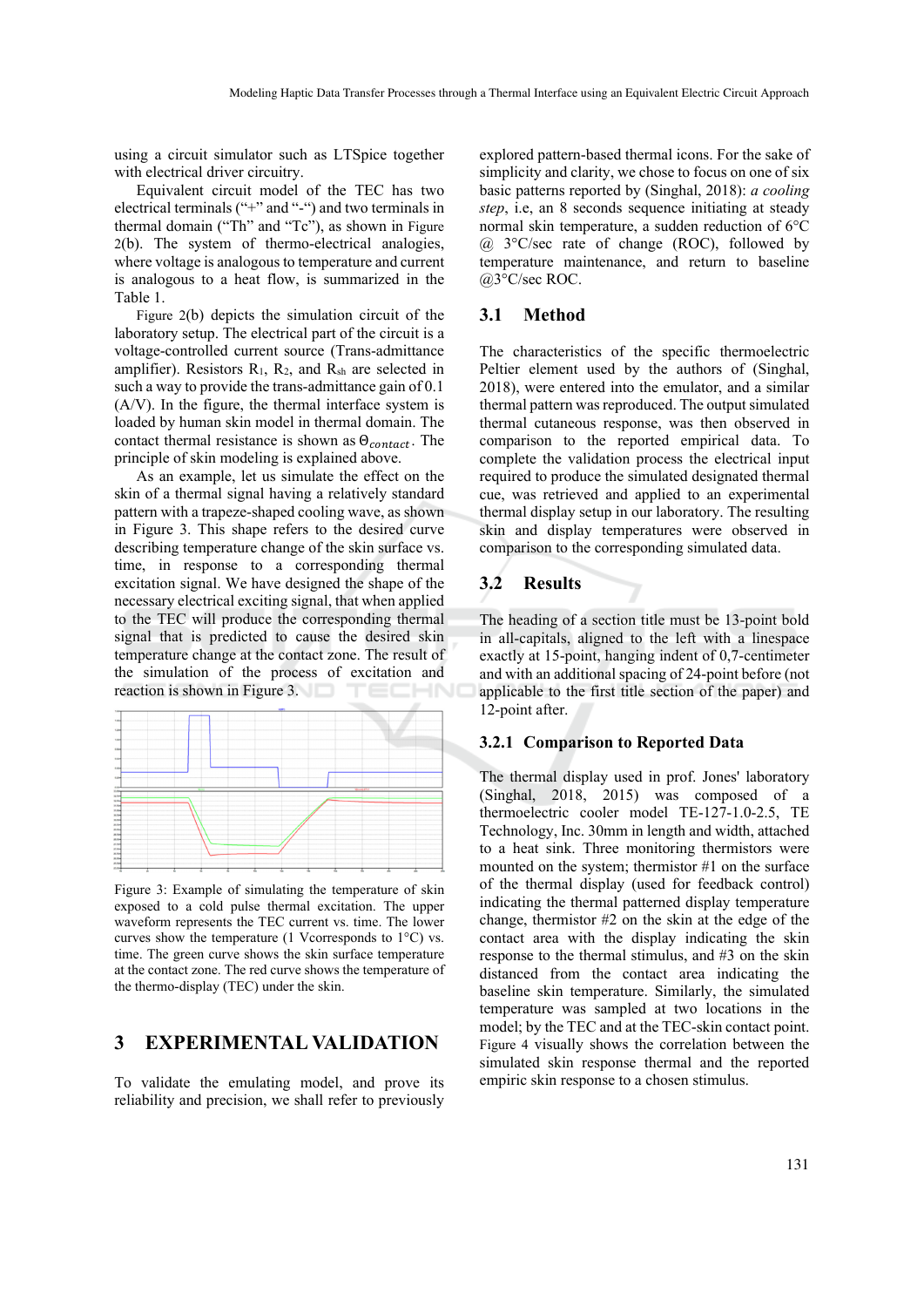

Figure 4: Comparison between simulated and reported signals - (a) Temperatures simulated at skin-display interface (green, solid) and at the display (blue, dashed), (b) Temperature measured by thermistor#2 on skin at the edge of the display (green, solid) and by thermistor #1 on the display (blue, dashed), in response to a cooling step stimulus.

#### **3.2.2 Empirical Evaluation**

The electric stimulus, i, e. the electric signal that produced the designated thermal pattern, was retrieved from the emulator and applied to an experimental thermal display setup in our laboratory. The outcoming thermal stimulus was presented to the thenar eminence, as the examinee placed a hand on it and waited for a 2 minute thermal adaptation period. The temperature was measured at three points using three thermistors. Thermistor  $# 1$  was placed directly on the display with a layer of aerogel thermally isolating it from the skin, indicating the thermal display temperature change, thermistor #2 was placed directly on the display with no isolating material making direct contact with the display and with the skin, and indicating skin temperature at interface zone, and thermistor #3 was isolated from the display

and in contact with the skin, as shown in Figure 5. The temperatures obtained were recorded and compared with the corresponding simulation data, see Figure 6..



Figure 5: Scheme of experimental thermo-display and monitoring thermistors' layout.

The goal of the experimental measurements at this stage was to prove the proper operation of the thermal display and the correlation between laboratory measurement and simulation results. The experiment did not involve a group of participants. The researchers themselves were the test subjects. In this study, one of many examples is demonstrated that illustrates the correlation between simulation results and laboratory measurements.

## **4 DISCUSSION**

The example of a cooling step brought herein, together with similar results from the evaluation process conducted for other patterns as well, clearly indicates that the presented simulating model stood up to the expectations.

The emulator predicts cutaneous response to a given evoking thermal stimulus, and enables sampling the temperature at any desired location without intervening in the heat transfer process. It also enables deriving corresponding electrical stimulus or predicting thermal response to a given electrical stimulus. Finally, it allows for adjustments to be made throughout testing, in any parameter of the thermodisplay-skin system, in a simple and convenient manner.

Observing the simulated thermal response vs. the reference reported empiric one (Figure 4) shows that the correlation between them is not perfect. Whereas for the reported experiment results, the curve indicating the display temperature change is a wellshaped symmetrical step as predetermined, and the curve indicating the skin temperature is somewhat a distorted step, for the simulated output, it is vice versa. The reason the reported data is such is due to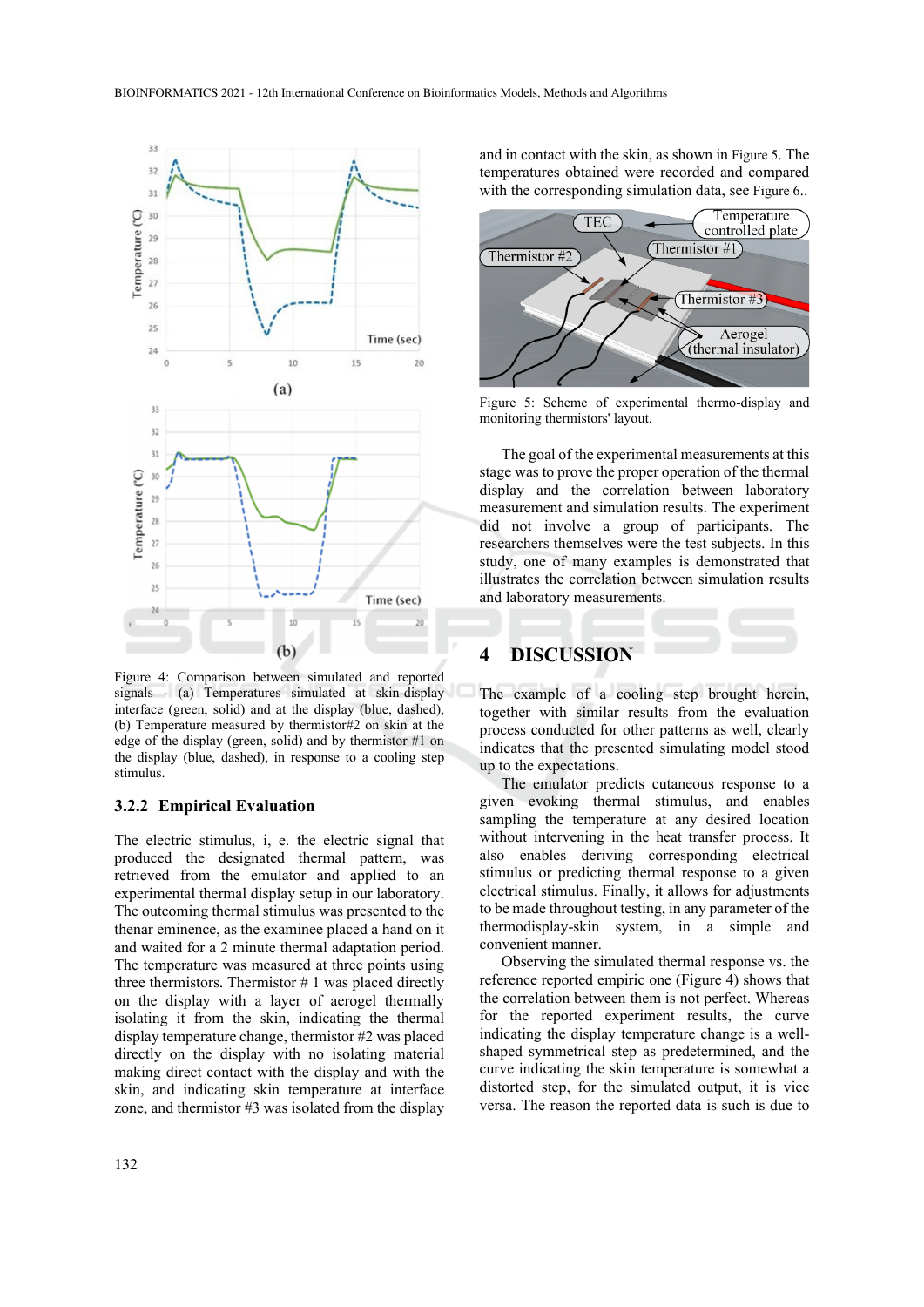the experiment description defining the display temperature as the controlling parameter. Another iteration with the emulator would have produced a better correlation, but we specifically chose to strive for the skin temperature curve to be the well-shaped step, because that is the more relevant parameter for thermal sensation. The thermal cue is actually not the displayed temperature change, but rather the change sensed by the skin.



Figure 6: Comparison between measured and simulated signals: (a) Temperatures measured by thermistor #2 at the skin-display interface (green, solid), by thermistor #1 on the display with isolation from the skin (blue, dashed) and by thermistor #3 on the skin with isolation from the display (brown, doted) all in response to the cooling step stimulus, (b) Temperatures simulated at skin-display interface (green, solid), at the display (blue, dashed) and inside the dermis layer (brown, doted).

The locations of the monitoring thermistors reveal a difference between the reference reported experiments and the experiment described herein. The thermistor monitoring the display temperature (marked #1) was mounted the same way, i.e. at the contact zone with isolation from the skin. The reported thermistor #2 was used to measure the skin temperature, and was attached to the skin at the edge

of the contact zone. Whereas we chose to place the second thermistor adjacent to the first one at the contact zone, only without any isolating material, as it was meant to monitor the temperature at skindisplay interface. The different approach was mainly for practical reasons, and may have a slight quantitative influence on the magnitude of the temperature change, but should not have any qualitative impact on the shape of the curve. The different technical approaches demonstrate part of the challenges involved in conducting haptic thermal sensing experiments, many of which may be avoided by the presented emulator.

The thermal sense is based on the effect a stimulus has on the sensory system and its sensitivity to the change that occurred. It is important to emphasize that the actual effect on the skin is the resultant of the heat transfer process that occurs between the thermal display and the skin following a thermal stimulus. The heat flow depends not only on the stimulus but also upon the thermal characteristics of the elements involved in the interaction, namely the display, the skin, and the thermal resistance of the contact at the interface between them. The contact resistance is derived from many parameters other than the material's thermal resistance, e.g, the contact area, quality of contact due to surface roughness, pressure etc. All these parameters are simulated by the presented model with electrical elements and can easily be controlled and adjusted, representing various people, skin conditions, locations on the body, etc. as well as contact conditions.

When investigating the haptic thermal sense in the context of data transferring capabilities, the main issue is the recognizability of the thermal cues. Although temperature monitoring on the surface of the skin throughout the heat transfer process, provides essential data for understanding the process, however, the ability to distinguish between cues and recognize them, derives from the temperature changes that the thermoreceptors are exposed to, combined of course with the psychophysical aspects that ultimately determine the thermal sensation. Actually, at the biochemical level the receptors really respond to the temporal absolute temperature (by firing action potentials at frequencies in accordance to the temperature), however, since the thermo-sensation is the outcome of the combined warmth and cool thermoreceptor's transmissions together with the adaptation phenomena (at temperatures of 30-36°C) and other neural and cognitive analysis, at the functional level *the sensory system responds to changes in cutaneous temperature*. The temperature change that occurs inside the dermis layer at the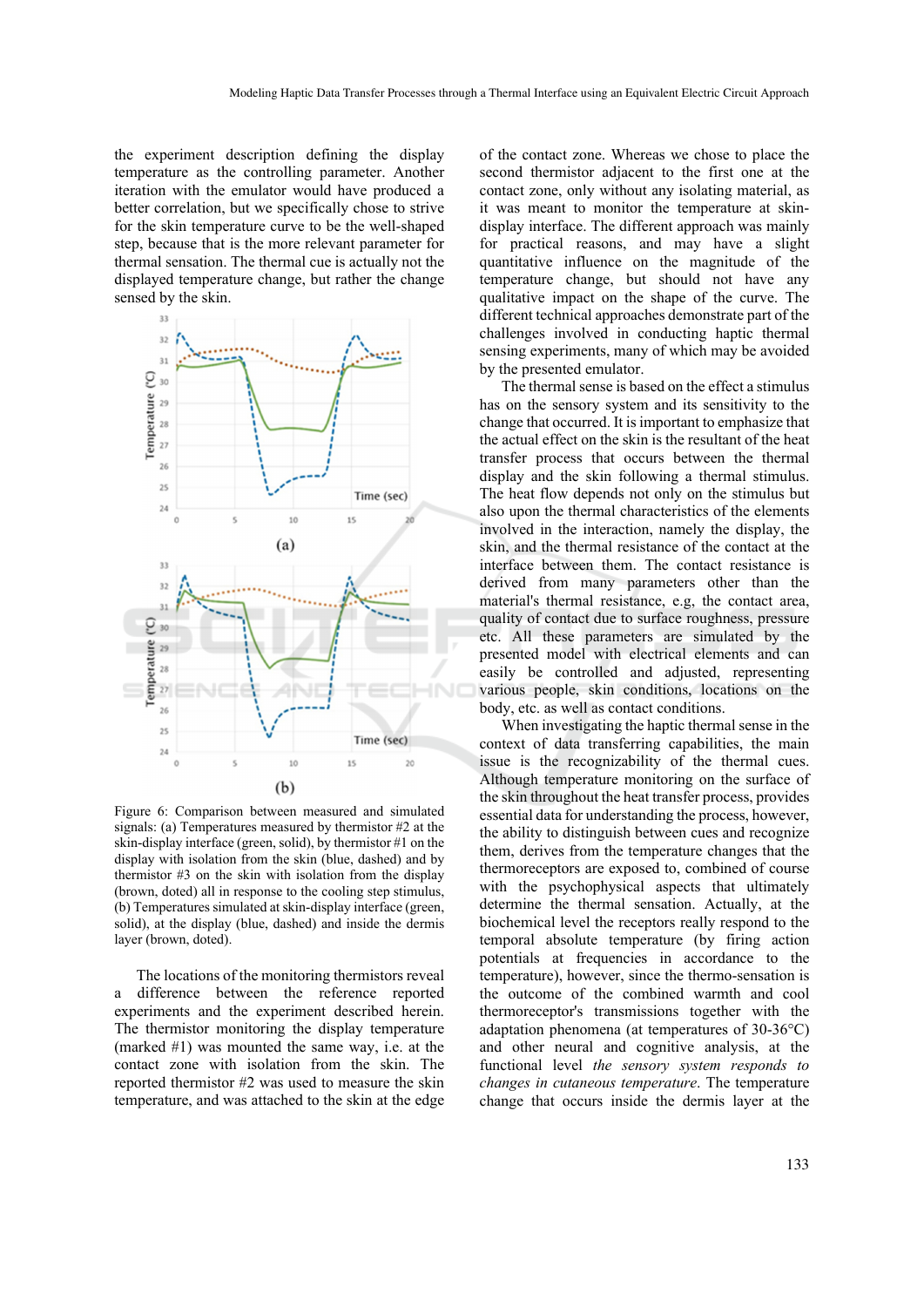depths of the cold and warmth thermoreceptors, is determined by the rate of heat flow initiated by stimulus at the skin-display interface. Under normal steady-state conditions of body core temperature (approx. 37°C) and skin surface temperature (approx. 32°C), a natural heat flow constantly occurs due to the temperature gradient, resulting in, and balanced by, body heat emitting off the skin. Once skin surface is evoked by the thermal cue, heat flow changes accordingly. A cooling pulse increases the temperature drop, hence the rate of heat flow pumped out of the body through the skin. A warm pulse only decreases the total heat flow but the local and temporal response involves a change of direction. To conclude this remark, the *absolute* temperature on the skin surface does not reveal the thermal sensation, whereas the temperature *change* at the thermoreceptors does indicate the sensation. The presented emulator will allow exploring the possibility that the heat flow, simulated by electrical current, can predict the sensation perhaps even with greater reliability than temperature change.

As mentioned in the description of the experiment, a third thermistor (marked #3) was placed at the skin-display contact zone but with thermal isolation from the display (see Figure 5). This was in an attempt to capture the skin response without the display temperature distorting the measurement. However, in practice, this caused not only the thermistor to be isolated from the display, but also a significant area of the skin was isolated from it, thereby distancing it from the heat flow between the display and the skin. This distance dramatically flattened the temperature curve, due to cutaneous thermal resistance, as shown in Figure  $6(a)$ . It is interesting to notice the resembling behavior to the simulated temperature curve sampled inside the dermis layer, indicating the cutaneous response sensed by the thermoreceptors, as shown in Figure 6(b). In other words, this preliminary finding insinuates that a distance on the surface of the skin may perhaps represent the inaccessible depth, for practical experimental purposes. Another application could be using the simulated temperature change sensed by the thermoreceptors, to design thermal cues. This obviously requires empirically characterizing criteria for recognizable thermal changes. In a more general view, this finding is just an example of the potential contribution the emulator may have to advance further research.

It shall be noted that the amplitude of the temperature change by the thermoreceptors, is approximately  $1^{\circ}C$  @ rate of change (ROC) of approximately 0.2°C/sec. This value is substantially

greater than the human threshold, as detailed above (see introduction), supporting the fact that the thermal cue was well noticed by experiment participants.

Known design limitation: The temporal processing of the human thermal sense, has a great impact on the ability to design thermal displays, but at this stage is not simulated or in any way reflected by the presented model. This is especially significant when cues include both warm and cool stimuli, as explained hereinafter. The response time to thermal stimuli was found to differ between cold and warm stimuli, with a more rapid response to the cold stimuli  $(0.3-0.5 \text{ sec for ROC greater than } 0.1^{\circ}\text{C/sec})$  than warm stimuli (0.5-0.9 sec) (Ho, 2018), (Nam, 2005). This finding is consistent with the biological structure and biochemical function of the thermal sensory system, with warmth thermoreceptors located deeper in the dermis in comparison to cool thermoreceptors (0.3 vs. 0.15 mm) hence, heat transfer initiated at the interface on skin surface is detectable with delay, and the different types of nerve fibers innervated by the receptors cause a conduction velocity difference in an order of magnitude (0.5-2 vs. 3-30 m/sec). Ho et al. (Ho, 2017) investigated the physical-perceptual correspondence of dynamic thermal stimuli. They showed that for warm stimulation, as expected, subjective sensation always comes after the corresponding physical event (change in skin temperature), in respect to onset and to peak. Whereas for cold stimulation, although the subjective onset always follows the physical onset (with smaller delay than the response to warm onset), the sensation of cooling peak is accelerated to an extent that it can even precede the physical temperature peak temperature. They concluded that the sense of cold is more transient than the sense of warmth, therefore responds more readily to transient changes (dT/dt). If necessary, this issue will be addressed in the future.

# **5 CONCLUSIONS**

The presented equivalent circuit-based simulator was developed in light of scientific knowledge available to date that is based on decades of research in the different relevant disciplines. The model simulates heat transfer processes in thermodisplay-skin interactions, and provides a generic capability that can potentially be used to advance R&D in this unique and promising field of interest. The simulator has been validated via several tests and experiments. The main advantages the simulator offers, are the following: The ability to monitor temperature changes during heat transfer processes, at any chosen